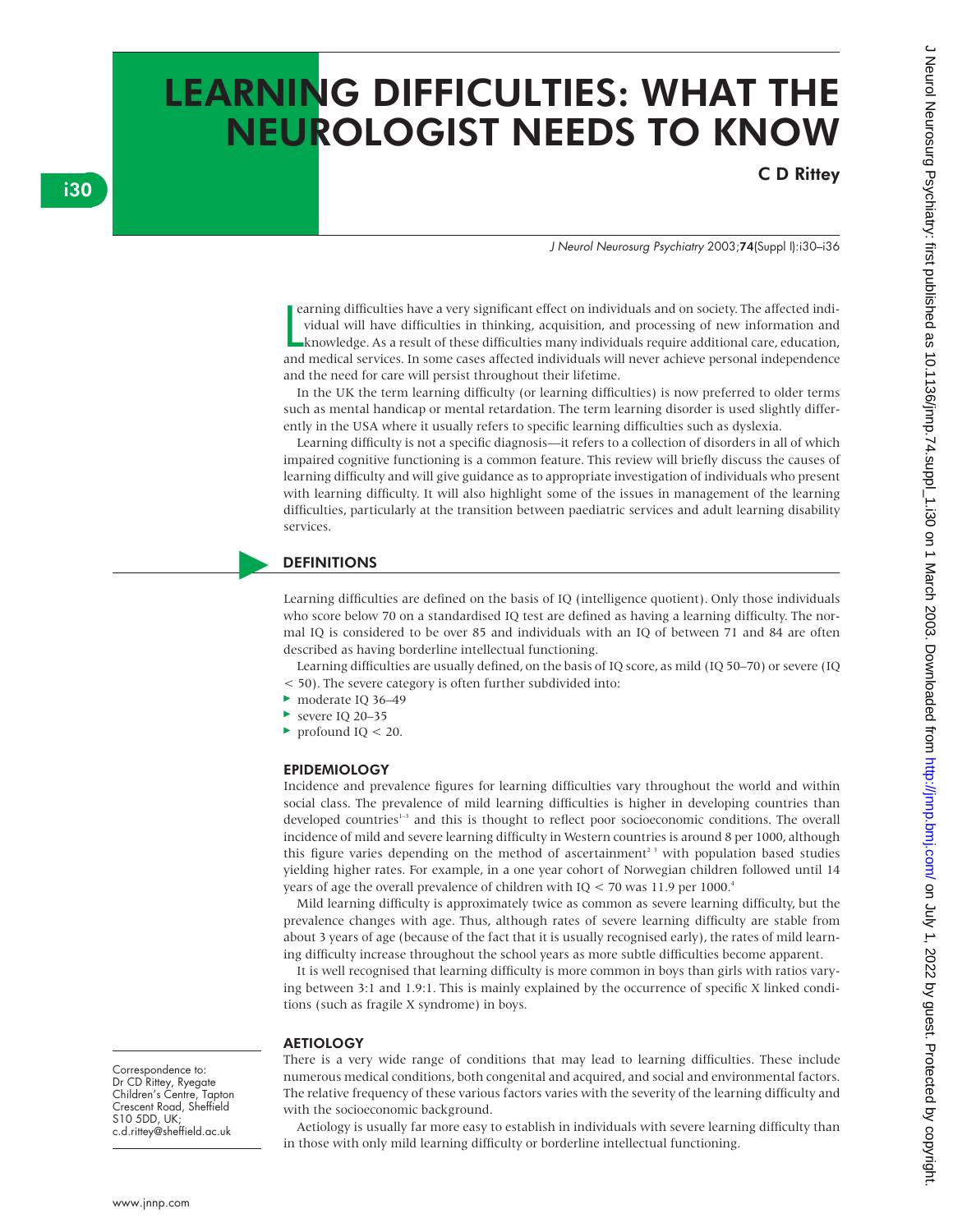| Timing of insult | Aetiological factor                                                                                                                                                                                                                        | <b>Examples</b>                                                                                                                                                                                                                                |
|------------------|--------------------------------------------------------------------------------------------------------------------------------------------------------------------------------------------------------------------------------------------|------------------------------------------------------------------------------------------------------------------------------------------------------------------------------------------------------------------------------------------------|
| Prenatal         | Chromosomal abnormalities (account<br>for $-50\%$ cases)<br>Inborn errors of metabolism<br>Genetic disorders (including X linked)<br>Intrauterine infection<br>Intrauterine toxins<br>Recognisable syndromes (including<br>neurocutaneous) | Down syndrome (trisomy 21); Angelman<br>syndrome (15q11.2-12)<br>Phenylketonuria; mucopolysaccharidoses<br>Fragile X syndrome; Rett syndrome<br>Toxoplasma, CMV, rubella, herpes<br>Alcohol; drugs-AEDs<br>Tuberous sclerosis; Soto's syndrome |
|                  | Cerebral malformations<br>Others                                                                                                                                                                                                           | Agyria-pachygyria; holoprosencephaly<br>Congenital hypothyroidism; Duchenne<br>muscular dystrophy                                                                                                                                              |
| Perinatal        | Birth asphyxia<br>Neonatal meningo-encephalitis                                                                                                                                                                                            |                                                                                                                                                                                                                                                |
| Postnatal        | Hypoxic ischaemic<br>Infection<br>Trauma<br>Epileptic encephalopathies                                                                                                                                                                     | Drowning, smothering<br>Meningitis, encephalitis<br>Non-accidental injury; RTA<br>West syndrome; Lennox Gastaut syndrome                                                                                                                       |

#### Mild

In this group the aetiological factors are often prenatal but environmental influences play an important role. Despite careful assessment of history, clinical examination, and appropriate investigation, the aetiology will remain obscure in approximately 50% of affected individuals.

Most studies of aetiology in this group demonstrate that specific diagnostic entities are relatively rarely identified. In many cases the diagnosis of aetiology simply rests on the identification of risk factors. In a population based study of Norwegian children<sup>5</sup> born between 1980 and 1985 there were 99 children with mild learning difficulties. In 68% of these children there was considered to be a biological basis for the learning difficulties, of which 51% were prenatal, 5% perinatal, and 1% postnatal in origin. The remaining 11% were undetermined in the timing of the insult which led to the learning difficulty. A small proportion of the children were found to have a single gene defect. In an earlier Swedish study<sup>6</sup> alcohol fetopathy was found to be responsible for one third of all prenatally derived mild learning difficulties. Other important prenatal (and potentially preventable) factors include maternal heroin and cocaine abuse, and HIV encephalopathy.

The evidence of prenatal insult may be very subtle. Although the presence of frank dysmorphism makes the recognition of a prenatal aetiology easy, more subtle abnormalities require careful examination. Several studies have demonstrated the importance of abnormal dermatoglyphics as markers of prenatal disturbance in learning difficulties of unknown aetiology. Increased arches, a simple fingerprint pattern, and increased radial loops (which is an unusual pattern) have all been found in children, particularly boys, with learning difficulty more commonly than in healthy controls. A significant increase in abnormal flexion creases has also been identified in individuals with learning difficulty. In some cases these subtle abnormalities may be the only indicator of the cause of the learning disability.

Recently there has been the suggestion that in prepubertal males with mild learning difficulty of unknown aetiology Klinefelter syndrome may be the single most common cause, even in the absence of dysmorphic features.<sup>7</sup> It should be noted, however, that the incidence of learning difficulty following prenatal diagnosis of Klinefelter syndrome is significantly lower than in boys identified postnatally.

Perinatal risk factors for mild learning difficulty include low birthweight, prematurity (gestational age < 32 weeks) and persistently low five minute Apgar scores. These factors do not imply a cause and effect relationship but in some cases may simply reflect the impact of prenatally operating factors.

Early onset epilepsies, acquired head trauma (especially non-accidental injury), and non-convulsive status epilepticus may result in mild learning difficulty, although these insults often lead to more severe learning difficulty.

It is likely that many of the children with mild learning difficulty who have no identifiable risk factors represent a continuum of the normal population.

#### Severe

Biological factors account for a significantly greater proportion of severe learning difficulty. In the Norwegian study of Stromme<sup>5</sup> biological factors were responsible for 96% of cases of severe learning difficulty. This figure is lower in some other studies with significant numbers of children remaining undiagnosed despite appropriate investigation.

Table 1 gives a breakdown of many of the causes of severe learning difficulty. In this group of patients prenatal factors account for the majority of the identified causes. In the Norwegian study the aetiology was prenatal in 70%, perinatal in only 4%, and postnatal in 5%. In 18% the timing could not be ascertained.

#### Chromosomal abnormalities

The single most common cause of learning difficulty is trisomy 21 (Down syndrome). The condition occurs on average in 1:650 births, although there is a strong association with maternal age. In women over 45 years the incidence is 1:54. There is also a tendency to high incidence in infants born to very young mothers.

In most cases Down syndrome occurs as a result of non-disjunction leading to the presence of a third chromosome 21 in cells. However, in approximately 8% of cases there is translocation of a part of chromosome 21 onto another chromosome. It is not known how the presence of the extra chromosomal material leads to the clinical syndrome.

The clinical features of Down syndrome are very typical and are outlined in table 2. Other trisomy syndromes such as Edward syndrome (trisomy 18), Patau syndrome (trisomy 13), i31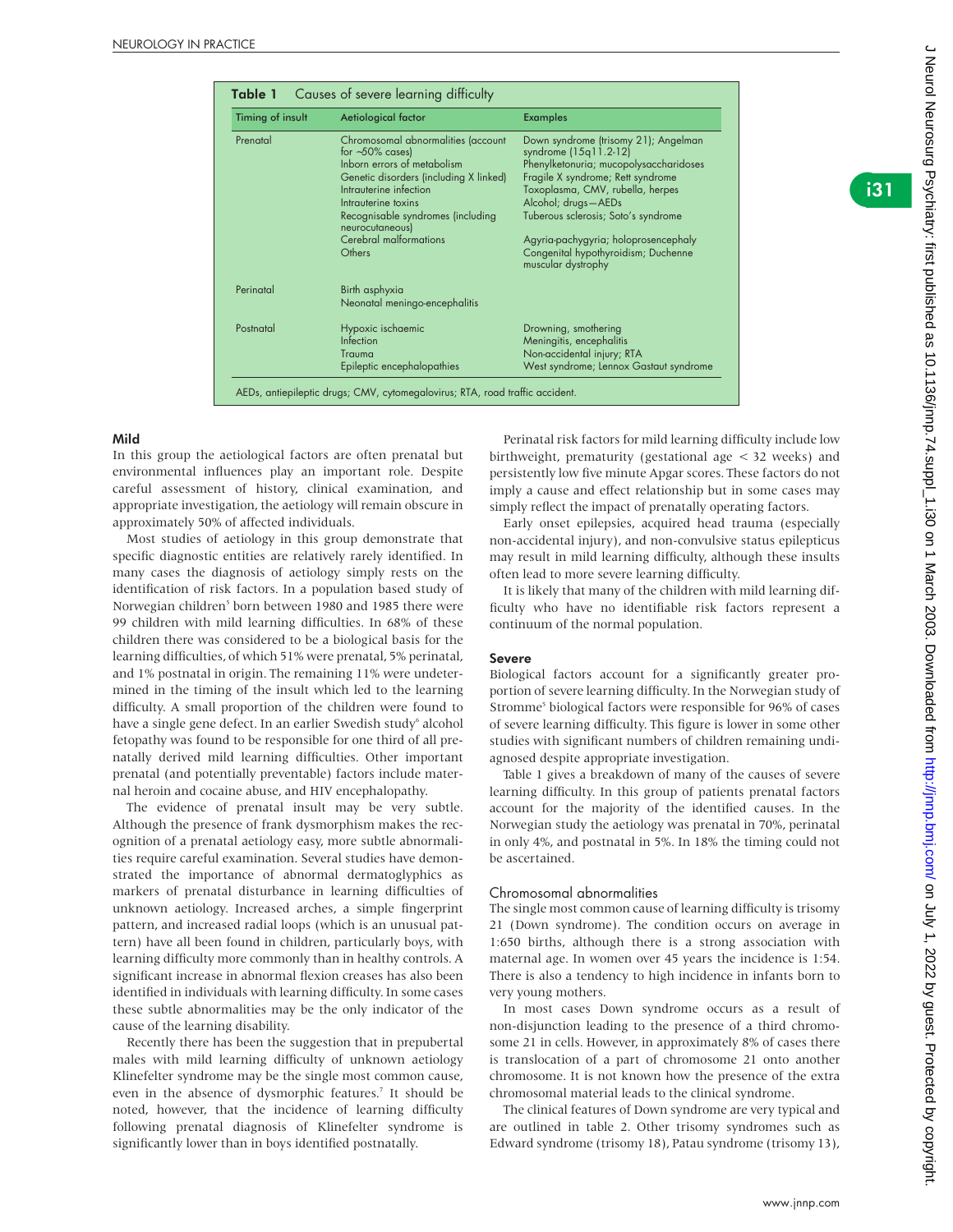|                | <b>Table 2</b> Clinical features of Down syndrome                                                                                                                                    |
|----------------|--------------------------------------------------------------------------------------------------------------------------------------------------------------------------------------|
| Craniofacial   | Flattened occiput<br>$\blacktriangleright$ Large tongue                                                                                                                              |
| Ocular         | • Oblique palpebral fissures<br>Median epicanthic folds<br>Brushfield spots in the iris                                                                                              |
| Auditory       | $\triangleright$ Conductive hearing loss                                                                                                                                             |
| Somatic        | Reduced linear growth<br>Short incurved fifth finger<br>$\triangleright$ Single palmar crease<br>Abnormal dermatoglyphics                                                            |
| Neurological   | Elearning difficulty (average IQ 50)<br>$\blacktriangleright$ Hypotonia<br>$\blacktriangleright$ Epilepsy (in ~6%) — especially infantile spasms<br>Early onset dementia (in $1/3$ ) |
| Haematological | Impaired immune function<br>Increased risk of leukaemia                                                                                                                              |
|                |                                                                                                                                                                                      |

and trisomy 8 are much less common than Down syndrome and are easily recognised by their clinical features.

Other chromosomal disorders account for a significant proportion of learning difficulties. These include deletion syndromes such as Angelman syndrome (15q11.2-12), Prader-Willi syndrome (15q11-13), Cri-du-Chat syndrome (5p-), etc. Many other minor deletion syndromes have been described as well as duplications, ring chromosomes, etc.

#### Sub-telomeric defects

i32\*

Screening for sub-telomeric chromosome defects using FISH (fluorescent in situ hybridisation) is now available in some centres. In selected series of children up to 7.4% with moderate to severe learning difficulty and 0.5% with mild learning difficulty have been shown to have sub-telomeric chromosome rearrangements.<sup>8</sup> The technique is costly and time consuming and clinical indicators are therefore required when making a request for this investigation. There is an increased chance of identifying such defects in the presence of prenatal growth failure, where there is a family history of learning difficulty and where there are dysmorphic features.<sup>8</sup> The pickup rate of these defects in unselected series is much lower.<sup>9</sup>

# X linked learning difficulty

Although the fragile X syndrome is the most common X linked cause of learning difficulty, several other X linked causes of learning difficulty have been described. Many of these are heterogeneous and linkages to various regions on the X chromosome have been described.

Others, such as the Coffin-Lowry syndrome, are well described. In this condition there are clearly recognisable clinical features—the condition affects males and is characterised by short stature, a coarse face with prominent forehead, hypertelorism, downslanting palpebral fissures, thick lips, a thick nasal septum with anteverted nares, and irregular or missing teeth. Other features include typically large and soft hands with lax skin and tapering fingers, sensorineural deafness, seizures, and cardiac disease. In 50% of patients this condition is shown to be caused by loss of function mutations affecting the gene which encodes for growth factor induced protein kinase ribosomal S6 kinase with over 80 mutations currently described.

There is an increased risk of learning difficulty in boys with Duchenne muscular dystrophy. The mean IQ of boys with

Duchenne muscular dystrophy is 85 with a range from 40–130. Approximately 20–30% of affected boys will have an IQ of less than 70.

Recently there has been interest in the association between mutations in C-terminal domain of the MECP2 gene (which causes Rett syndrome in girls) and learning difficulties in males. The significance of these findings is still under review and a recent French study<sup>10</sup> demonstrated that these mutations are also to be seen in healthy, non-learning disabled individuals.

In general the more complex X chromosome disorders (such as males with three or more X chromosomes) are likely to be associated with more severe learning difficulties.

Rett syndrome is an increasingly recognised cause of learning difficulty in females. The clinical picture is very characteristic and follows a pattern of early developmental stagnation with failure of head growth from approximately 6–18 months followed by a rapid neurological regression with the development of an autistic picture and loss of useful hand function. Thereafter there is a stable period over many years with severe learning difficulties, odd hand stereotypies, abnormal respiratory pattern, seizures, and the development of scoliosis. In early adolescence and adult life there is a progressive motor disorder with mixed upper and lower motor neurone findings, progressive scoliosis, and loss of ambulation. In 80% of affected girls a mutation in the MECP2 gene has been identified.

#### Fragile <sup>X</sup> syndrome

This is the second most common cause of learning difficulty. The disorder was first recognised by the presence of a fragile site on the X chromosome when cultured in a folate deficient medium. It is now recognised that the syndrome is caused by a large methylated expansion of a CGG repeat in the FMR1 gene. This results in a loss of expression of FMRP which is an RNA binding protein. It is suggested that FMRP acts as a regulator of an mRNA transport or translation that is important in synaptic maturation and function. The affected male infant is the result of amplification of the (usually) asymptomatic pre-mutation carried by his mother.

The clinical phenotype is more easily recognised after puberty than in the younger child. In the early years the only clinical features may be the learning difficulty which is often in the mild/moderate range. The pre-pubertal male may have a large head, large ears, a high arched palate, and joint hypermobility. After puberty the classical features of a long face with prominent jaw, large ears, and macro-orchidism are more readily appreciated. The learning difficulty tends to become more severe with age.

Cognitively there is often a typical pattern of difficulties with specific deficits in attention, speech, language, and social communication. Frank autism is seen in approximately one quarter of cases.

In carrier females up to a third may have learning difficulty, usually in the mild range. They may also show facial features of fragile X and some have psychiatric disorders without associated learning difficulty.<sup>11</sup>

#### Cerebral malformation

Cerebral malformation is defined as any morphological abnormality of the brain that dates to the embryonic or fetal period regardless of mechanism. There are numerous recognised causes for cerebral malformation including environmental factors (for example, intrauterine infections or toxins), genetic factors, etc. In the majority a specific aetiology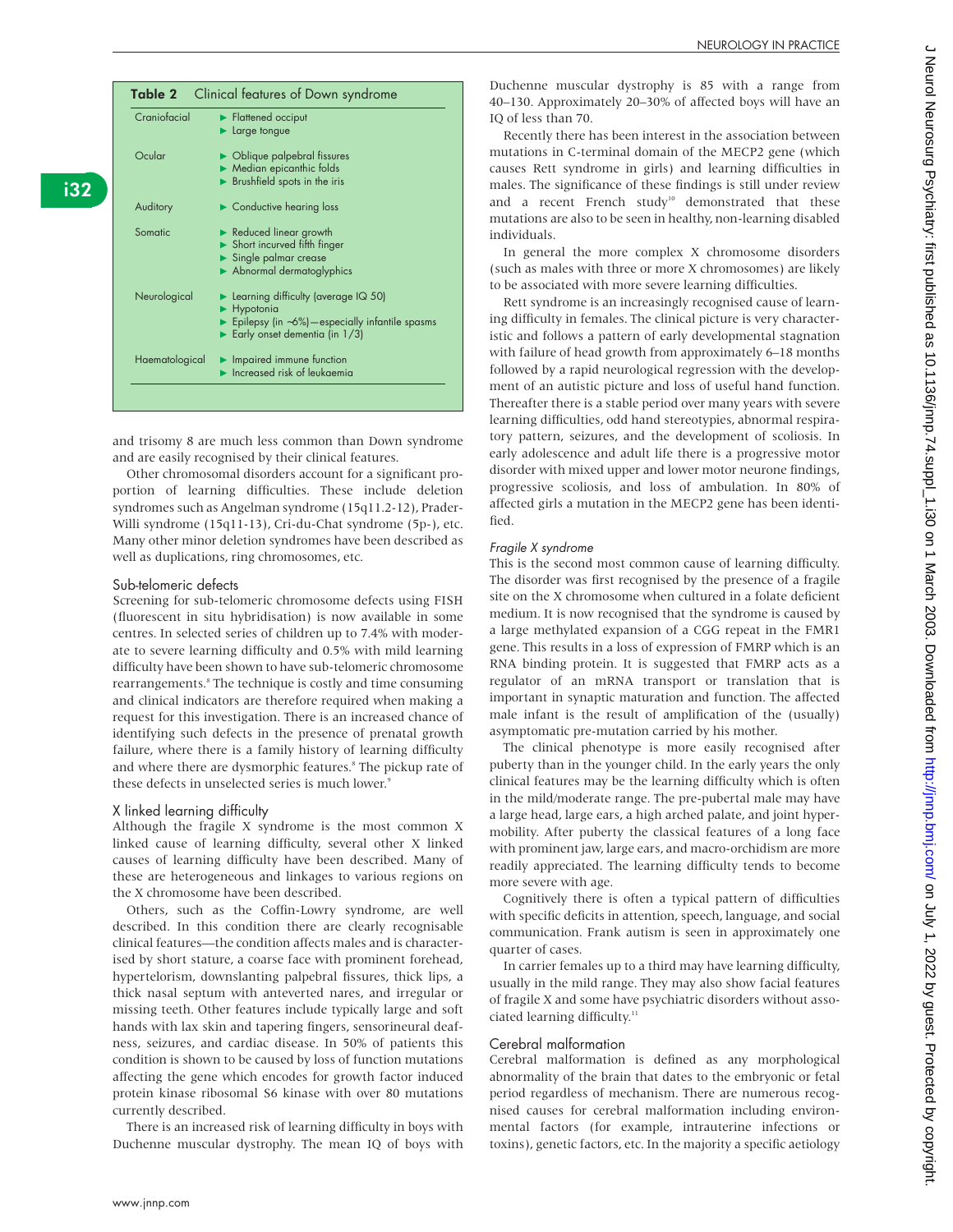

Figure 1 Typical depigmented macule of tuberous sclerosis.

is not known. Cerebral malformation may result from a fault at almost any point in the embryological development of the central nervous system (CNS). These range from disorders of neural tube formation such as encephalocoeles, to disorders of neuronal migration such as agyria-pachygyria, to postmigrational disorders such as polymicrogyria. For a detailed discussion of this area the reader is referred to the work of Friede.<sup>12</sup>

#### Neurocutaneous syndromes

There are a number of disorders which affect both the nervous system and skin, probably because of common embryological factors. Most present in early life and are easily recognisable, although in some clinical manifestations may not become apparent until adult life. Many of these disorders involve other systems in the body than simply skin or CNS. Learning difficulty is a well recognised feature in neurofibromatosis type I, tuberous sclerosis, linear sebaceous naevus syndrome, incontinentia pigmenti, and hypomelanosis of Ito, although there are many other rare disorders which have been described. In a review such as this it is not possible to discuss all the recognised neurocutaneous syndromes and details are found in many neurology and paediatric neurology textbooks.

Tuberous sclerosis (TS) is the most common of the neurocutaneous disorders. It is truly a multisystem disease with abnormalities found in skin, eyes, kidneys, liver, heart, and brain. Two mutations have been associated with the disease: TSC1 lies on chromosome 9 and produces a protein known as hamartin; and TSC2 lies on chromosome 16 and produces a protein tuberin. These proteins are probably responsible for regulation of cell proliferation.

Clinically the condition is recognised by the typical cutaneous lesions—hypopigmented macules (fig 1), flat forehead fibromata, adenoma sebaceum, shagreen patches, and subungual fibromata. Around 47% of individuals with TS have learning difficulties. Learning difficulty is seen only in those individuals who suffered seizures in the first two years of life. On magnetic resonance imaging the typical features of sub-ependymal tubers (fig 2), cortical tubers, and giant cell astrocytoma can be readily visualised.

#### Perinatal factors

Although perinatal factors account for only a small proportion of cases of severe learning difficulty they are important because in some cases they are preventable. The majority of perinatal insults which result in learning difficulty also lead to other significant neurological disorders such as cerebral palsy.

Birth asphyxia is a very important cause of learning difficulty and cerebral palsy although the majority of infants who are asphyxiated at birth will recover without permanent neurological disability. However, the combination of significant birth asphyxia (evidenced by a persistently low Apgar



Figure 2 T2 weighted magnetic resonance image showing periventricular nodules of tuberous sclerosis.

score at five minutes after birth and acidosis) and a moderate or severe neonatal hypoxic ischaemic encephalopathy has a significant predictive value for long term damage.

Other important perinatal factors include prematurity and low birthweight, birth trauma such as intracranial haemorrhage, and neonatal CNS infection (bacterial meningoencephalitis, viral encephalitis).

#### Postnatal factors

Any insult occurring to the developing brain after birth may result in learning difficulty although, as with perinatal factors, this is often accompanied by other acquired neurological disabilities such as cerebral palsy.

As would be expected, generalised hypoxic ischaemic insults often lead to cerebral palsy, cortical visual agnosia, microcephaly, and learning difficulty. In some cases the early motor and visual manifestations become less prominent with time and the only remaining disability is a learning difficulty. Such hypoxic ischaemic damage may follow so-called "near miss cot death", attempted smothering by mothers, drowning accidents, etc, or may occur during surgical procedures, particularly correction of complex congenital heart disease.

Other important causes include CNS infection and head trauma (both accidental and non-accidental). It is increasingly recognised that there is a high incidence of permanent neurodevelopmental disability following inflicted head injury probably because of the combination of traumatic and hypoxic ischaemic damage which occurs.

Permanent neurodevelopmental disability is well recognised in children with early onset epilepsies. Although the association of severe early epileptic encephalopathies such as West syndrome, severe myoclonic epilepsy of infancy (Dravet syndrome), and Lennox Gastaut syndrome with permanent cognitive, motor, and sensory disability is well known, it is also recognised that such difficulties may follow focal epilepsies with onset at less than 24 months.<sup>13</sup> It is possible that early surgical treatment of these epilepsies may have a beneficial effect on outcome.

In global terms malnutrition is a very important cause of learning difficulty.

# INVESTIGATION

It is clear from the discussion above that there is a wide range of possible causes for learning difficulty. It is also clear that not \*i33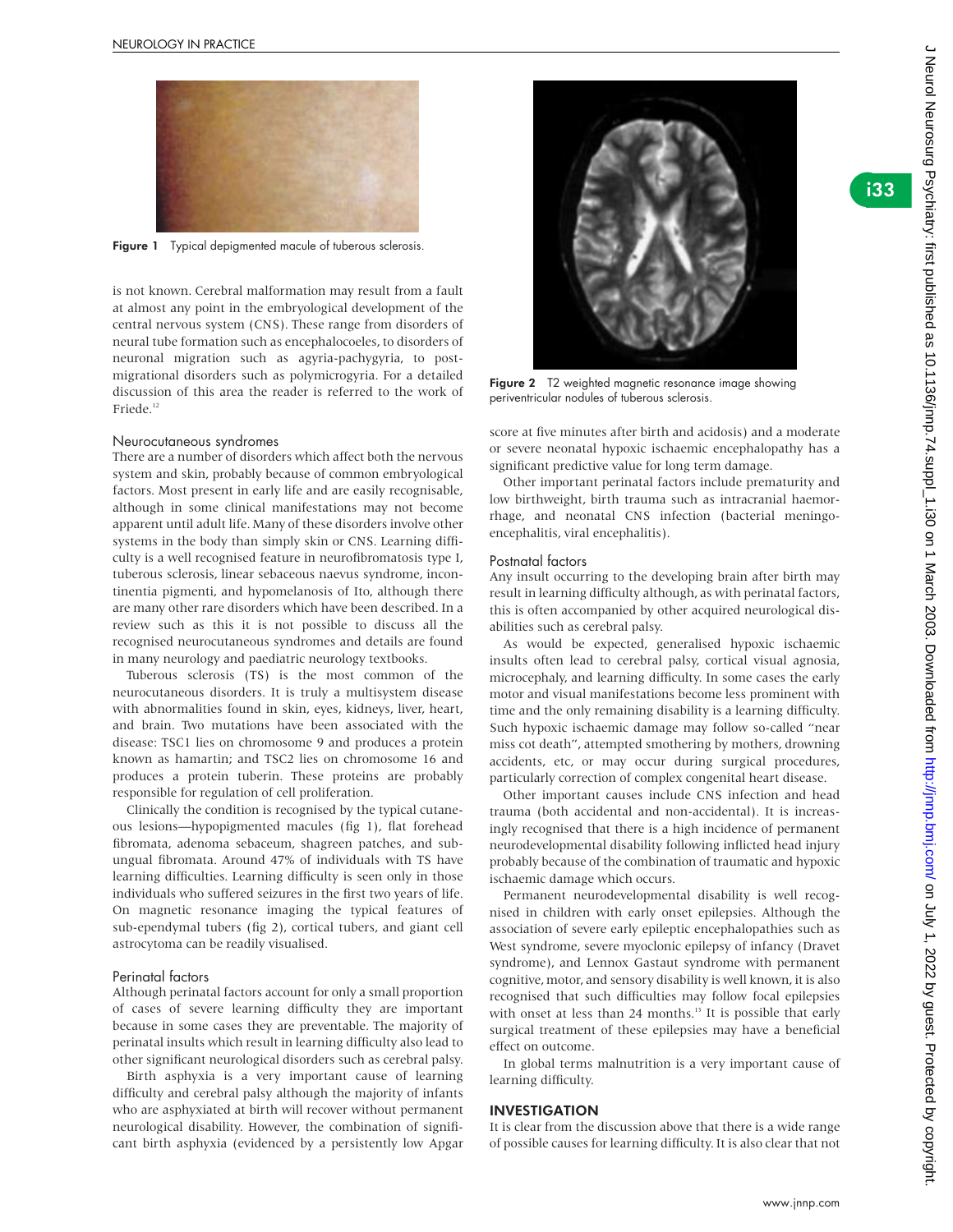

Remember that dysmorphic features may be subfiel

all patients require all investigations to be performed and investigation should be targeted to the clinical situation. For neurologists the task is often easier than for paediatricians/ paediatric neurologists as many evolutionary conditions are apparent and most metabolic diseases will have become manifest during childhood. It is sensible to consider both medical and neuropsychological investigation.

### Medical

i34\*

In all patients with learning difficulty the starting point is with a careful history. This should include questions about the pregnancy, especially about maternal health and exposure to environmental toxins such as drugs, alcohol, *x* rays, etc. Birth history is important and attention should be paid to whether delivery occurred at full term, whether there were any problems with the birth itself, and to neonatal well being. In general the infant who was discharged home without entering the special care baby unit is unlikely to have experienced a significant perinatal neurological insult.

Thorough clinical examination is essential. This should include a careful examination of the skin to identify any markers of a neurocutaneous syndrome. It is also necessary to look for dysmorphic features which may suggest a chromosomal or syndromic cause for the learning difficulty. It is worth remembering that the dysmorphic features may be very subtle.

When an individual reaches the age that they are transferred to the adult services many of the potential causes of learning difficulty will be evident—for example, Duchenne muscular dystrophy, most inborn errors of metabolism. Many other causes, such as phenylketonuria, congenital hypothyroidism, etc, will have been excluded by routine screening in the newborn period. However, care should be taken to identify the individual born in developing countries where routine neonatal screening does not occur. A classical error is to fail to recognise the familial microcephaly and learning difficulty of children born to a mother with untreated phenylketonuria. These children will have normal phenylalanine concentrations on neonatal screening, as the neurological damage occurs as a result of exposure to high concentrations of phenylalanine in utero.

The following investigation is appropriate for the undiagnosed patient with learning difficulty.

#### Mild learning difficulty

- $\blacktriangleright$  History
	- Examination (with attention to skin, dysmorphic features)
	- Chromosomes
	- $\triangleright$  DNA for fragile X (in males)
	- $\triangleright$  Sub-telomeric FISH (if appropriate on clinical assessment)  $\blacktriangleright$  EEG (if clinical suspicion)

# Severe learning difficulty

- $\blacktriangleright$  History
- $\blacktriangleright$  Examination (with attention to skin, dysmorphic features)
- Ophthalmology review
- $\blacktriangleright$  Chromosomes
- $\triangleright$  DNA for fragile X
- $\blacktriangleright$  Sub-telomeric FISH (if clinically appropriate)
- $\blacktriangleright$  Magnetic resonance imaging

Other investigations may be required depending on the clinical presentation.

#### Neuropsychological

The vast majority of adults with learning difficulty will have undergone appropriate neuropsychological testing during childhood. It is important to remember that some of these individuals may have been labelled as having mild/moderate difficulties in early life but now present with severe learning difficulty. This is rarely due to a progressive neurological disorder but simply reflects the fact that early neuropsychological testing cannot be as accurate as later testing because of the effects of maturation and the relatively less sophisticated function which can be tested in early childhood.

Further neuropsychological examination may be warranted, however, if there are concerns about a fluctuating deficit or real concerns about cognitive decline. Occasionally patients labelled as having a general learning difficulty in early life are found to have only specific difficulties on further testing. Thus, it is important to have an open mind when meeting people with learning difficulty for the first time.

#### SPECIFIC LEARNING DIFFICULTIES

In the early 20th century it was believed that early damage to the brain often resulted in a picture of impaired attention and hyperactivity. The converse of this was that this picture was commonly the result of early brain damage. Subsequently this view has been successfully challenged and it is now recognised that most children with attentional or specific learning difficulties do not have any diagnosable brain injury.

There is no doubt that there is an over representation of attentional difficulties in children with significant neurodevelopmental disorders, particularly epilepsy. However, the presence of attentional difficulties does not signify the presence of a neurological disorder and medical investigation of the cause of these difficulties (in the absence of strong clinical indicators) is rarely of value.

Specific learning difficulties such as dyslexia and dyspraxia are very rarely caused by specific neurological disorders and medical investigation is not warranted.

### ASSOCIATED DISABILITIES

Learning difficulty is often associated with diffuse and widespread neurological dysfunction. It is not surprising, therefore, that there is a strong association with other neurological deficits.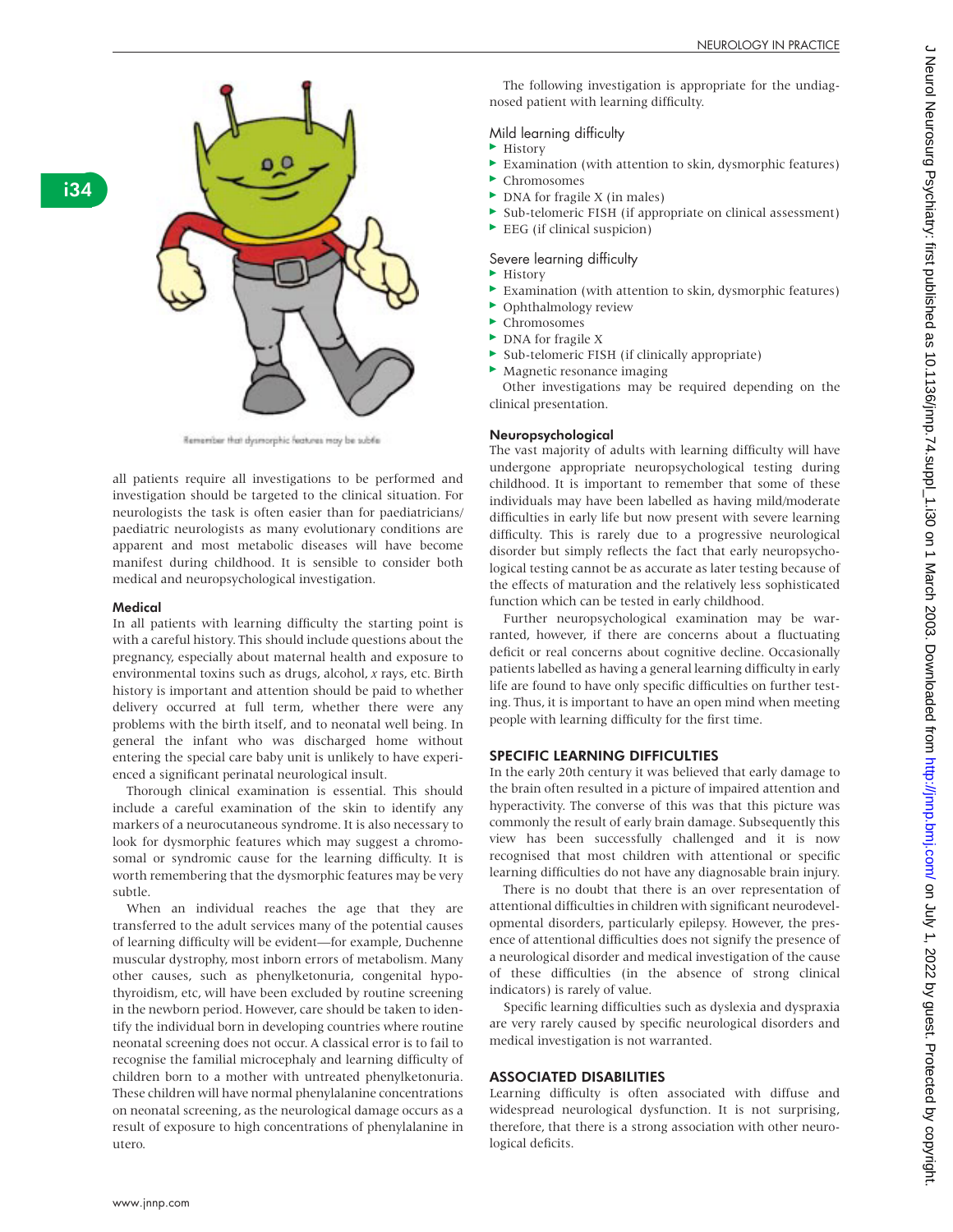i35

Epilepsy is strongly correlated with learning difficulty. In a Danish population study the incidence of epilepsy in all people with learning difficulty was 20% and this rose to 50% in the most severely affected individuals.<sup>14</sup> Other common associations are cerebral palsy, which affects approximately one fifth of individuals with severe learning difficulty, and psychiatric disorders which affect over half of individuals with learning difficulty.

The most common psychiatric disorders are hyperkinesia and autism. Autism is approximately 100 times more common in individuals with learning difficulty than in individuals with normal intelligence. Other minor behavioural abnormalities such as motor stereotypies, pica, etc, are over represented in the learning disabled population.

Frank neurological disorders such as severe visual and/or hearing impairment and hydrocephalus are found in 5–15% of individuals with severe learning difficulty, but are much less common in individuals with mild learning difficulty.

#### MANAGEMENT

For the vast majority of conditions which cause learning difficulty no cure is available. However, the clinician must be alert to the rare situation in which non-convulsive status epilepticus is responsible for or exacerbating learning difficulty, as successful treatment of the non-convulsive status epilepticus will reverse the problem.

For many conditions prevention is possible either by immunisation (for example, congenital rubella), screening, and appropriate treatment (for example, hypothyroidism) or by appropriate economic intervention (for example, malnutrition).

In most cases the management is geared to diagnosis, both of the problem and if possible the cause, appropriate genetic counselling, and to support (medical, educational, and social). Medical intervention usually involves dealing with complications of the learning difficulty and coordination of appropriate support services. In adult practice much of this role is provided by the learning disability service, but the neurologist may be involved in management of epilepsy and other associated neurological disorders.

#### **Transition**

The transition from paediatric to adult services is one fraught with difficulties. Although there are statutory processes which deal with the move from a primarily educational provision to provision of support by social services, the medical transition is often less clear. In many areas the learning disability service does not intervene until the age of 18 years while paediatric services finish at 16 years. In this situation the neurologist may be faced with providing a neurological service to this population. Progress in the area of transition requires considerable further work.

# **REGRESSION**

Although most patients with learning difficulty who reach the neurologist will have a stable disability, a small subpopulation may present with a late deterioration. The first task of the neurologist will be to determine whether this is a real or apparent cognitive decline. In this situation there is often valuable information available in the form of previous neuropsychological assessment, although this may have been performed many years earlier. There will also be valuable information available from educational records and this can be compared with an updated neuropsychological assessment.

In many cases the apparent decline will be caused by nonneurological factors such as psychiatric disorder. In other cases there will be no cognitive deterioration but rather a cognitive stagnation or slowing. Rarely there will be frank cognitive regression or dementia.

In the population with learning difficulty the approach to cognitive regression will be very much the same as for the non-learning disabled population. However, a number of specific disorders can be recognised. These include slowly progressive neurological disorders such as Pelizaeus Merzbacher disease (which is X linked) or Alexander disease. These are both leucodystrophies in which the course may be so slowly progressive that in childhood they simply present as a cerebral palsy. In both of these cases the findings of a leucodystrophy on magnetic resonance imaging will suggest the diagnosis.

Some mitochondrial disease may present in childhood without any progressive features and thus the metabolic nature of the problem may not be recognised. The emergence of typical clinical features such as dystonia or epilepsy, especially with other organ involvement, with progressive neurological dysfunction in adolescence or adult life will prompt further assessment with magnetic resonance imaging, plasma lactate, CSF lactate, and specific enzyme studies.

In individuals with epilepsy non-convulsive status epilepticus may present with cognitive or behavioural deterioration without much else in the way of clinical signs. Progressive hydrocephalus may present late with cognitive decline. In Down syndrome early dementia is common.

# **PROGNOSIS**

The prognosis for individuals with learning difficulty is variable and depends on a number of factors including aetiology, severity of the learning difficulty, and the presence or absence of associated medical and behavioural problems. In no cases is the learning difficulty likely to become less severe with age and in some conditions (as discussed above) there may be cognitive decline in adult life.

Individuals with severe learning difficulty  $(IQ < 35)$  in school years are likely to remain dependent on parents or carers throughout their lives. Some individuals with moderate learning difficulty may be able to live independently, but this depends on many factors including social integration. In all cases there will be ongoing cognitive difficulties.

It is well recognised that there is an increased risk of premature mortality in individuals with learning difficulties. The risks are greatest in those individuals who are most severely impaired, particularly those who have severe motor impairments. This is because the most immobile and severely disabled individuals are at the highest risk of respiratory infection, and this is the most common cause of early death in this population.

#### REFERENCES

- 1 Bashir A, Yaqoob M, Ferngren H, et al. Prevalence and associated impairments of mild mental retardation in six- to ten-year old children in Pakistan: a prospective study. Acta Paediatr 2002;91:833-7
- 2 Larson SA, Charlie Lakin K, Kwak N, et al. Prevalence of mental retardation and developmental disabilities: Estimates from the 1994/1995 national health interview survey disability supplements. *Am J Ment Retard*<br>2001;**106**:231–52, 292, 294–5.
- 3 Baird PA, Sadovnik AD. Mental retardation in over half-a-million consecutive livebirths: an epidemiological study. Am J Ment Retard 1985;89:323–30.
- 4 Rantakallio P, Von Wendt L. Mental retardation and subnormality in a birth cohort of 12,000 children in Northern Finland. Am J Ment Retard 1986;90:380–7.
- 5 Stromme P. Aetiology in severe and mild mental retardation: a population based study of Norwegian children. Dev Med Child Neurol 2000;42:76–86.